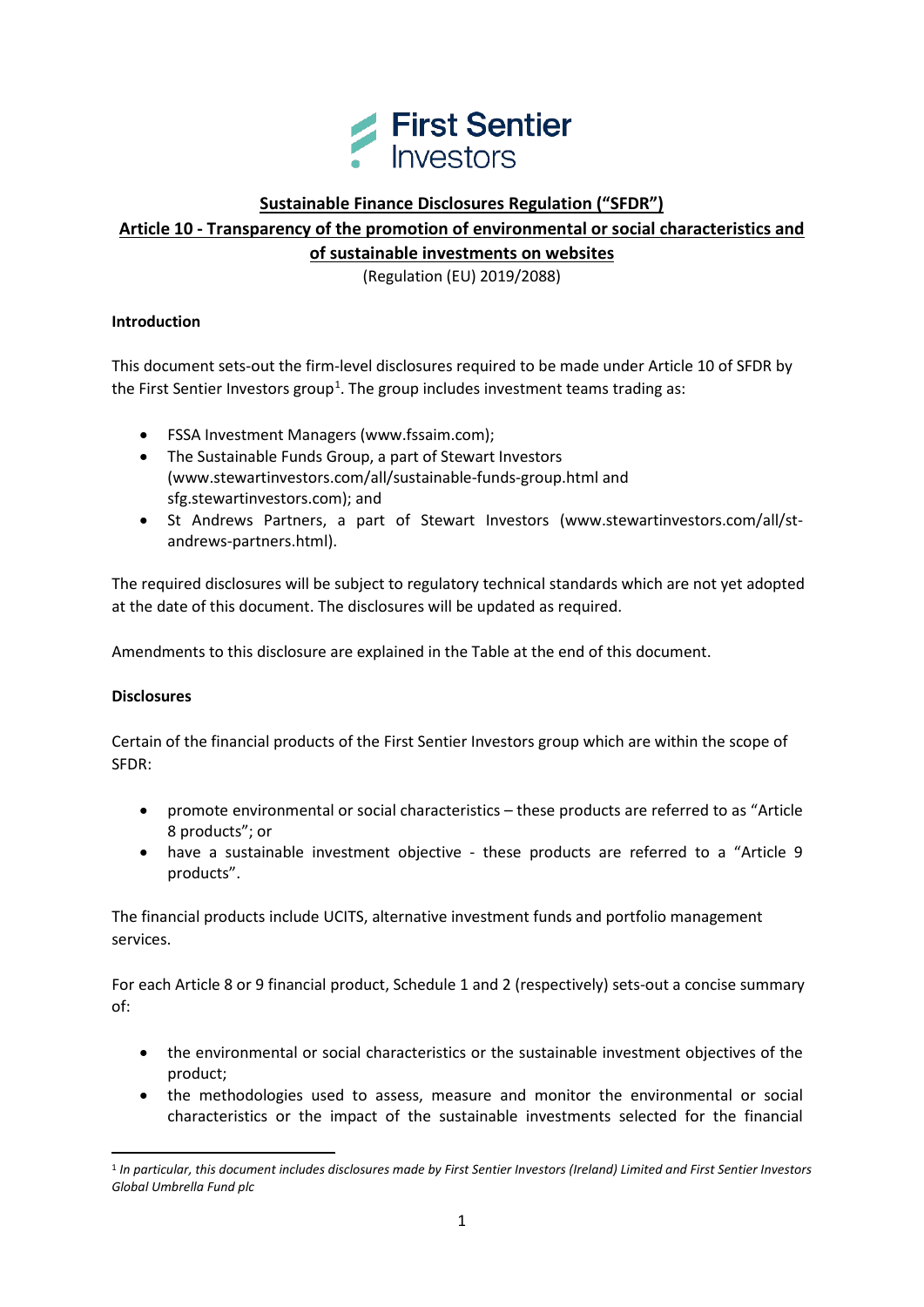product, including its data sources, screening criteria for the underlying assets and the relevant sustainability indicators used to measure the environmental or social characteristics or the overall sustainable impact of the financial product;

• the information referred to in Articles 8 and 9 of SFDR.

Information on the extent to which environmental or social characteristics are met or the overall sustainability-related impact of the financial product by means of relevant sustainability indicators will be disclosed in periodic reports as required by Article 11 SFDR.

30 April 2022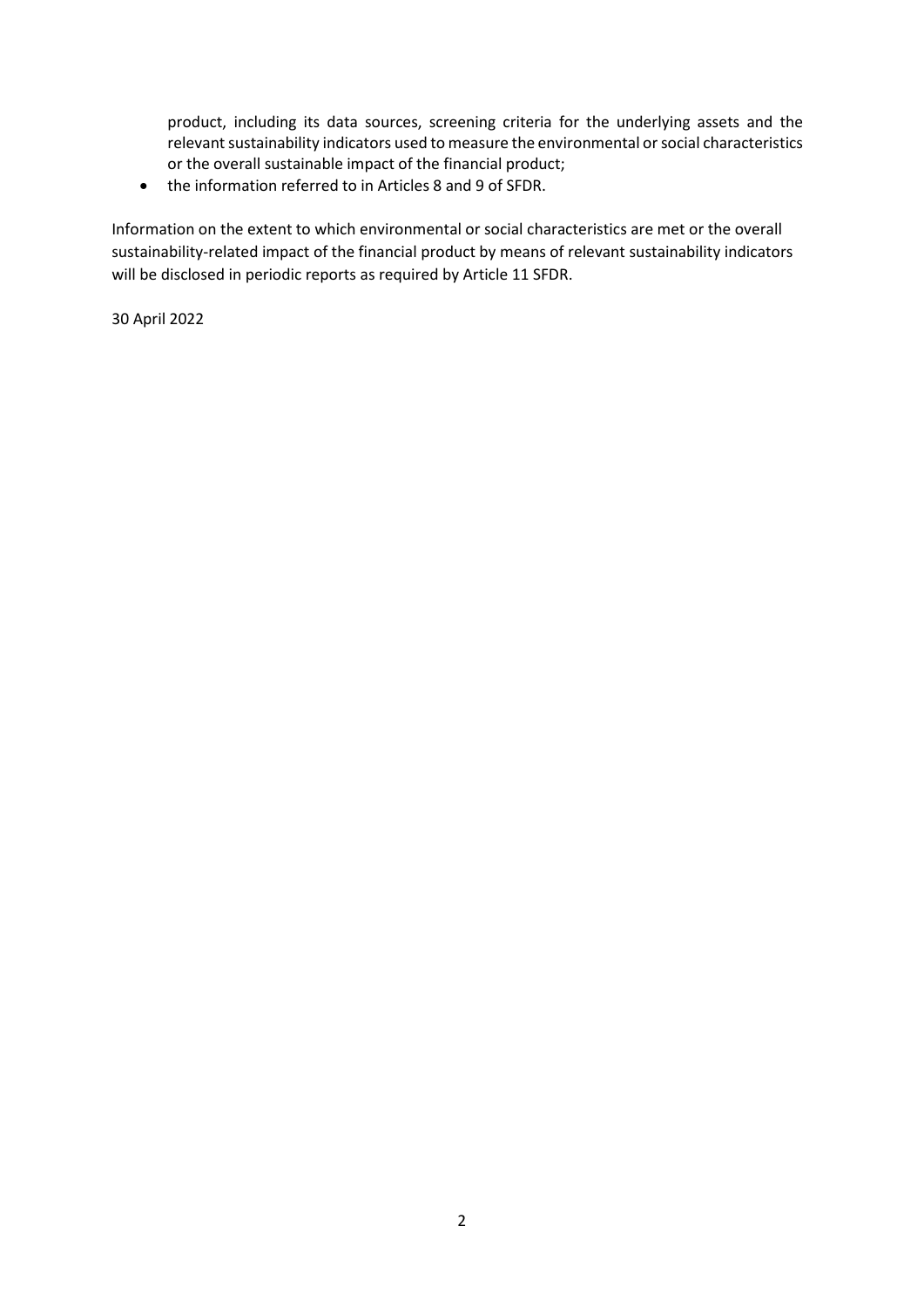**Schedule 1: disclosures relating to Article 8 financial products pursuant to Article 10 SFDR**

# 1. **FSSA Investment Managers financial products**

| Name                                                          | LEI                  |
|---------------------------------------------------------------|----------------------|
| Financial market participant(s)                               |                      |
| First Sentier Investors Global Umbrella Fund plc              | n/a                  |
| First Sentier Investors International IM Limited <sup>2</sup> | 549300CCC4Z8M05T6N95 |
| Financial product(s)                                          |                      |
| FSSA Asian Equity Plus Fund                                   | 549300ZMXZQSOPU0T420 |
| <b>FSSA Asian Growth Fund</b>                                 | 549300XJFRTRHUTLLR97 |
| <b>FSSA Asia Focus Fund</b>                                   | 549300LAC4P0KXGYJG33 |
| FSSA Asia Opportunities Fund                                  | 549300SM7XIR0BMZU550 |
| FSSA Asia Pacific All Cap Fund                                | 549300SM7XIR0BMZU550 |
| <b>FSSA China A Shares Fund</b>                               | 5493003H85K45YEMYA03 |
| <b>FSSA China Focus Fund</b>                                  | 549300SVCX8IKHXVNY34 |
| <b>FSSA China Growth Fund</b>                                 | 5493004Q3YHN6B7BLH98 |
| FSSA Global Emerging Markets Focus Fund                       | 549300SL3RBSIYHE9F49 |
| <b>FSSA Greater China Growth Fund</b>                         | 54930071KVAFFNC5LG34 |
| FSSA Hong Kong Growth Fund                                    | 549300YMO8UBPRDX6227 |
| FSSA Indian Subcontinent Fund                                 | 549300JYC0P3BMVTQE19 |
| FSSA Japan Equity Fund                                        | 549300BVF6Q2HF8PQC35 |
| FSSA ASEAN All Cap Fund                                       | 5493009FP6QE07BQYA98 |
| FSSA Asia Pacific Leaders investment strategy                 | n/a                  |
| FSSA China All Cap investment strategy                        | n/a                  |
| FSSA Asia Equity Leaders investment strategy                  | n/a                  |

## *No sustainable investment objective*

This financial product promotes environmental or social characteristics, but does not have as its objective sustainable investment.

## *Environmental or social characteristics*

Environmental and social characteristics (combined with sustainability risks) are integrated into the investment analysis and assessment criteria for selecting companies in the product's portfolio.

This product promotes the following characteristics:

Environmental characteristics:

- reductions in greenhouse gas emissions,
- reduction in fossil fuel exposure and deforestation, and
- improvements to biodiversity.

Social characteristics:

 $\overline{a}$ 

- human health, and
- exclusions of certain activities with adverse social impacts and human rights.

<span id="page-2-0"></span><sup>&</sup>lt;sup>2</sup> Not subject to SFDR; disclosing for transparency purposes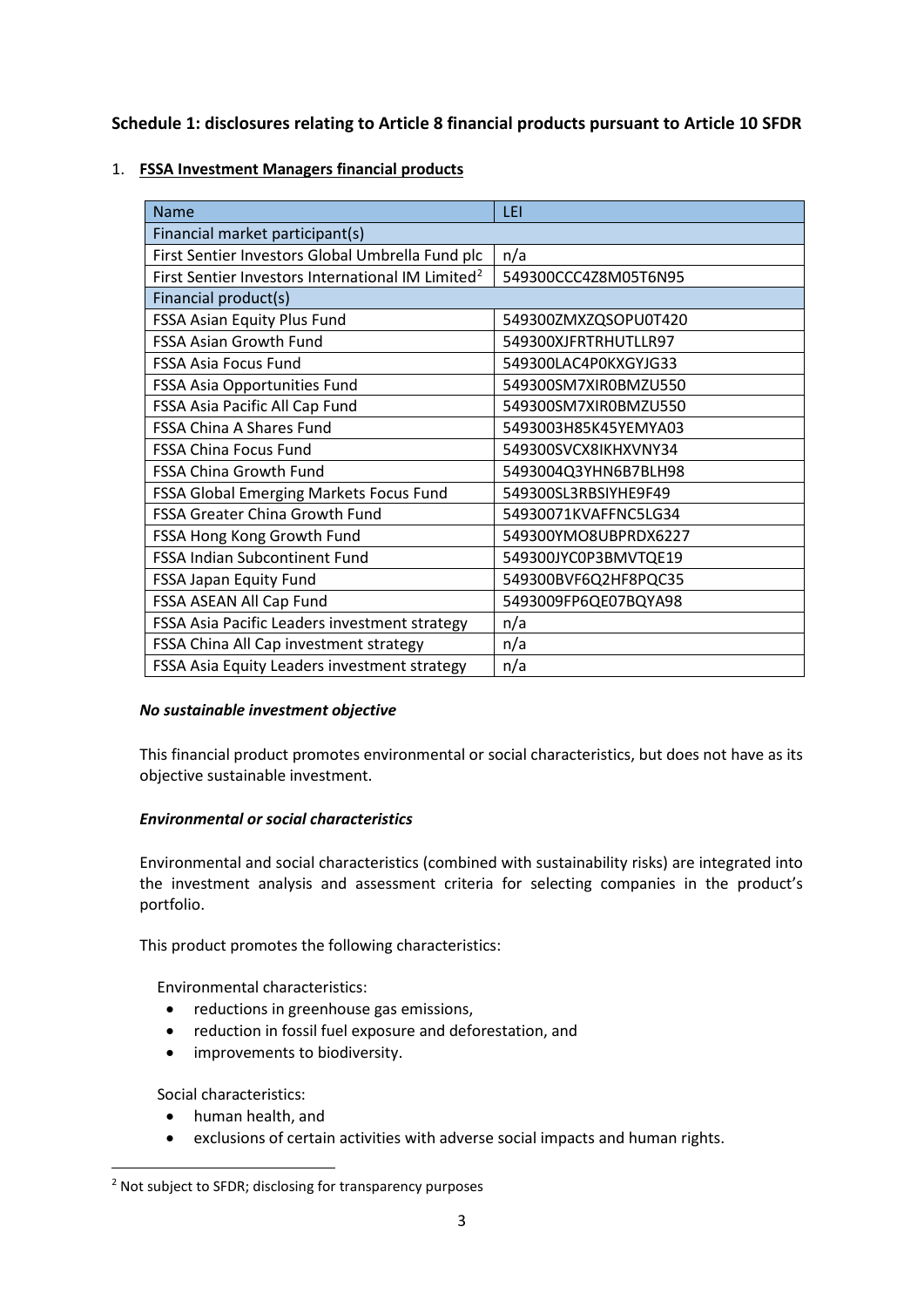The product plans to invest all of its assets in investments which contribute to the attainment of the environmental or social characteristics promoted by the product. Uninvested assets will be held in cash or near cash equivalents.

### *Indicators*

This product uses the following indicators:

|                   | <b>Environmental Indicators</b>                                 |  |
|-------------------|-----------------------------------------------------------------|--|
| Greenhouse        | Scope 1 and 2 GHG emissions                                     |  |
| gas emissions     |                                                                 |  |
| Fossil fuel       | Coal revenues                                                   |  |
| exposure          |                                                                 |  |
| Environmental     | Adherence to Roundtable Sustainable Palm Oil                    |  |
| Protection        | (RSPO) standards                                                |  |
|                   | No Deforestation, No Peat, No Exploitation (NDPE)               |  |
|                   | policies (deforestation and biodiversity protection)            |  |
|                   |                                                                 |  |
| Social Indicators |                                                                 |  |
| Human health      | Number of companies with tobacco revenues<br>$\bullet$          |  |
| Adverse social    | Number of companies which primarily operate in the<br>$\bullet$ |  |
| impacts           | gambling industry                                               |  |
|                   | Number of companies involved in the production of               |  |
|                   | pornography                                                     |  |
| Human rights      | Number of companies that are involved in the                    |  |
|                   | production or development of cluster munitions,                 |  |
|                   | anti-personnel mines, small arms, biological                    |  |
|                   | weapons, chemical weapons or uranium munitions                  |  |

## *Methodologies*

*Assessment, measurement and monitoring of investments (including screening criteria)*: The manager reviews and analyses each company's environmental and social characteristics. These cover aspects including how each company contributes towards climate change and how they support and uphold the fundamental principles of human rights. The manager's view is that companies with strong environmental and social characteristics merit a higher valuation multiple and are expected to outperform their peers. The manager reviews each investee company for their management of environmental and social characteristics, corporate governance, and activities considered detrimental to society.

*Data sources*: Direct engagement with investee companies is an important source of data, supplemented by Sustainalytics, RepRisk, MSCI Governance Research, MSCI Climate Value at Risk tool and Glass Lewis.

## 2. **Property Securities financial products**

| <b>Name</b> | $\mathcal{L}(\mathcal{L})$ and $\mathcal{L}(\mathcal{L})$ and $\mathcal{L}(\mathcal{L})$ and $\mathcal{L}(\mathcal{L})$ |
|-------------|-------------------------------------------------------------------------------------------------------------------------|
|-------------|-------------------------------------------------------------------------------------------------------------------------|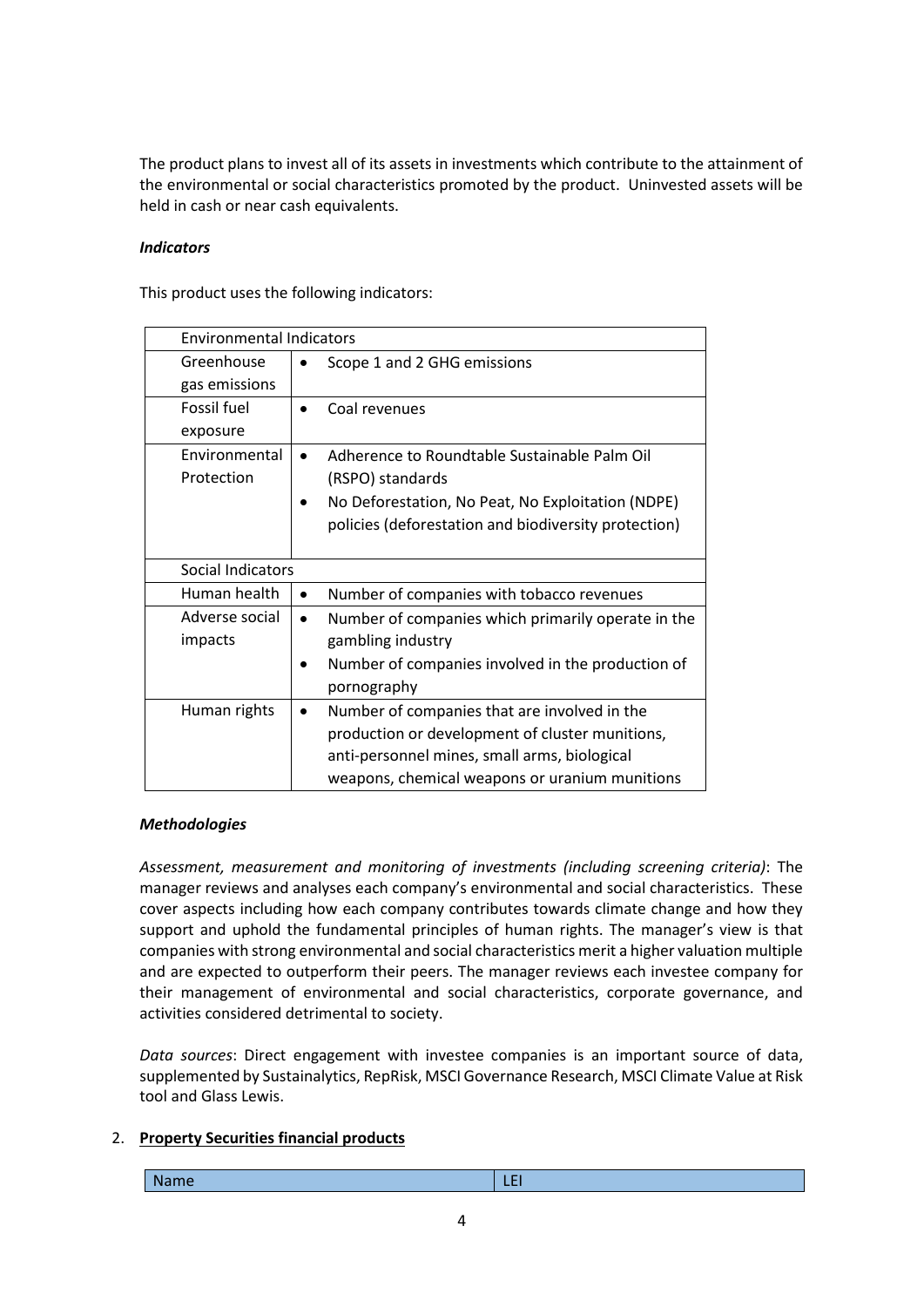| Financial market participant(s)                                       |  |
|-----------------------------------------------------------------------|--|
| First Sentier Investors Global Umbrella Fund plc   n/a                |  |
| Financial product(s)                                                  |  |
| First Sentier Asian Property Securities Fund<br>549300HGNSS0MUQNS075  |  |
| First Sentier Global Property Securities Fund<br>54930043SPJBFOE6GJ62 |  |

### *No sustainable investment objective*

This financial product promotes environmental or social characteristics, but does not have as its objective sustainable investment.

## *Environmental or social characteristics*

Environmental and social characteristics (combined with sustainability risks) are integrated into the investment analysis and assessment criteria for selecting companies in the product's portfolio.

This product promotes the following characteristics:

Environmental characteristics:

- green-house gas emission reductions, and
- waste reduction.

Social characteristics:

- gender diversity and equal opportunity,
- community initiatives, and
- compliance with UN Global Compact Principles by the investee companies.

The product plans to invest all of its assets in investments which contribute to the attainment of the environmental or social characteristics promoted by the product. Uninvested assets will be held in cash or near cash equivalents.

### *Indicators*

This product uses the following indicators:

| <b>Environmental Indicators</b> |                                                             |
|---------------------------------|-------------------------------------------------------------|
| Green-house gas emission        | Defined Scope 1 and 2 green-house gas emission<br>$\bullet$ |
| reduction                       | reduction plan                                              |
| Waste reduction                 | Defined waste management reduction plan                     |
| Social Indicators               |                                                             |
| Employee gender diversity and   | Employee diversity plan in place                            |
| equal opportunity               |                                                             |
| Community initiative            | Charity or foundation plan in place                         |
| Social responsibility           | Systemic breaches of UN Global Compact Principles           |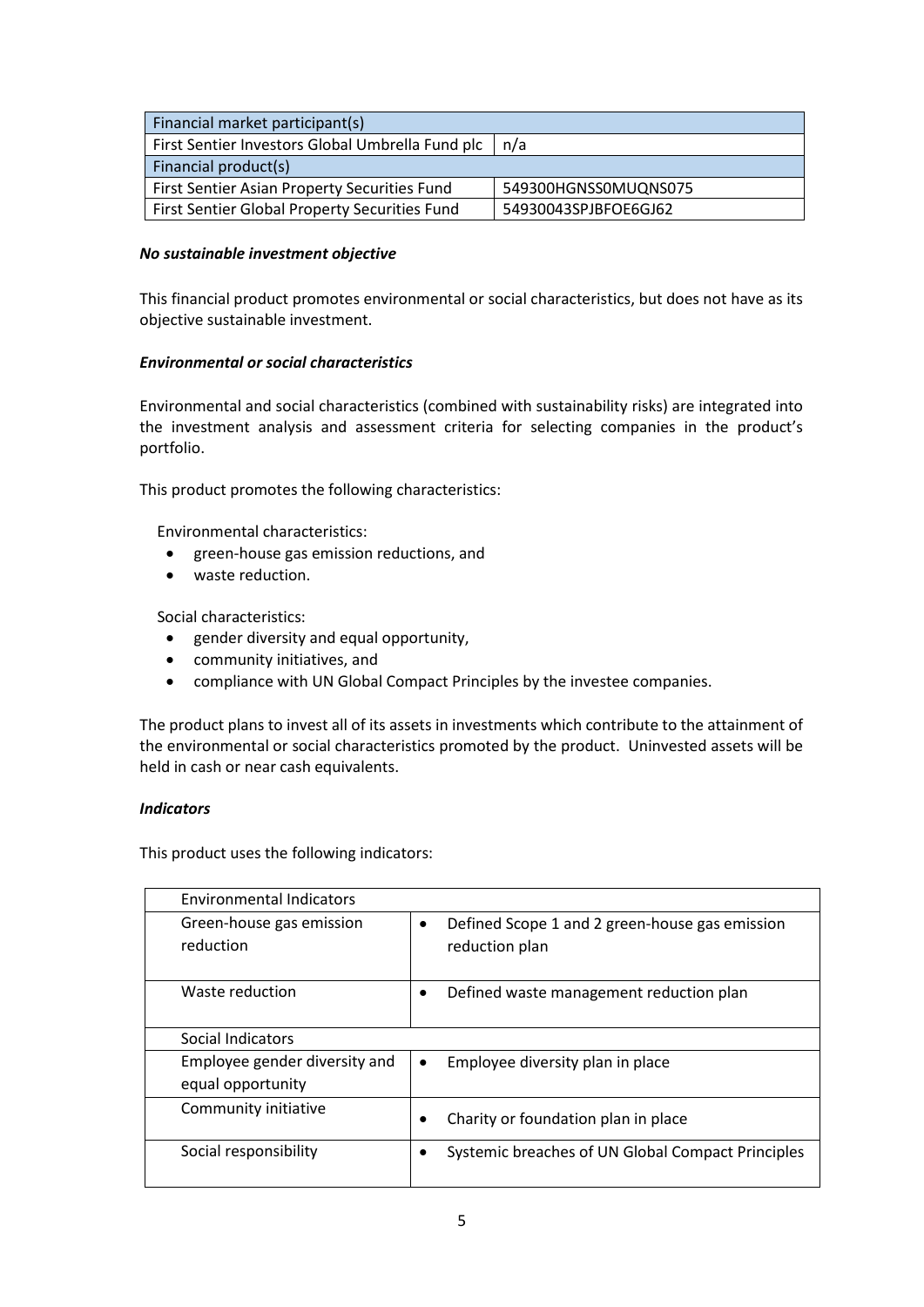#### *Methodologies*

*Assessment, measurement and monitoring of investments (including screening criteria)*: A twopronged approach is used to assess investments. First, sustainability considerations are a material variable in the initial screen of companies used to determine the investible universe. Low environmental or social scores, in combination with low scores on other factors, can lead to a company being excluded from the investment universe. Secondly, each company is rated on specific environmental and social characteristics. A higher environmental or social characteristic assessment leads to a higher target valuation and positive selection of that asset. The manager seeks to understand and capture sustainability risks and opportunities using a proprietary quality-ranking model. The model employed includes a range of environmental and social characteristics, which are expected to influence investment returns, both in general and within infrastructure securities.

*Data sources*: Direct engagement with investee companies is an important source of data, supplemented by Sustainalytics, RepRisk, MSCI Governance Research, MSCI Climate Value at Risk tool and Glass Lewis.

### 3. **Listed Infrastructure financial products**

| <b>Name</b>                                                             | LEI |
|-------------------------------------------------------------------------|-----|
| Financial market participant(s)                                         |     |
| First Sentier Investors Global Umbrella Fund plc   n/a                  |     |
| Financial product(s)                                                    |     |
| First Sentier Global Listed Infrastructure Fund<br>549300UHIVWX4YGY6160 |     |

#### *No sustainable investment objective*

This financial product promotes environmental or social characteristics, but does not have as its objective sustainable investment.

### *Environmental or social characteristics*

Environmental and social characteristics (combined with sustainability risks) are integrated into the investment analysis and assessment criteria for selecting companies in the product's portfolio.

This product promotes the following characteristics:

Environmental characteristics: climate change mitigation, namely a reduction in carbon intensity (measured as carbon emissions per MWh) and the adoption of renewable and cleaner energy technologies

Social characteristics: the protection of labour rights, and the provision of safe and secure working environments for all workers

The product plans to invest all of its assets in investments which contribute to the attainment of the environmental or social characteristics promoted by the product. Uninvested assets will be held in cash or near cash equivalents.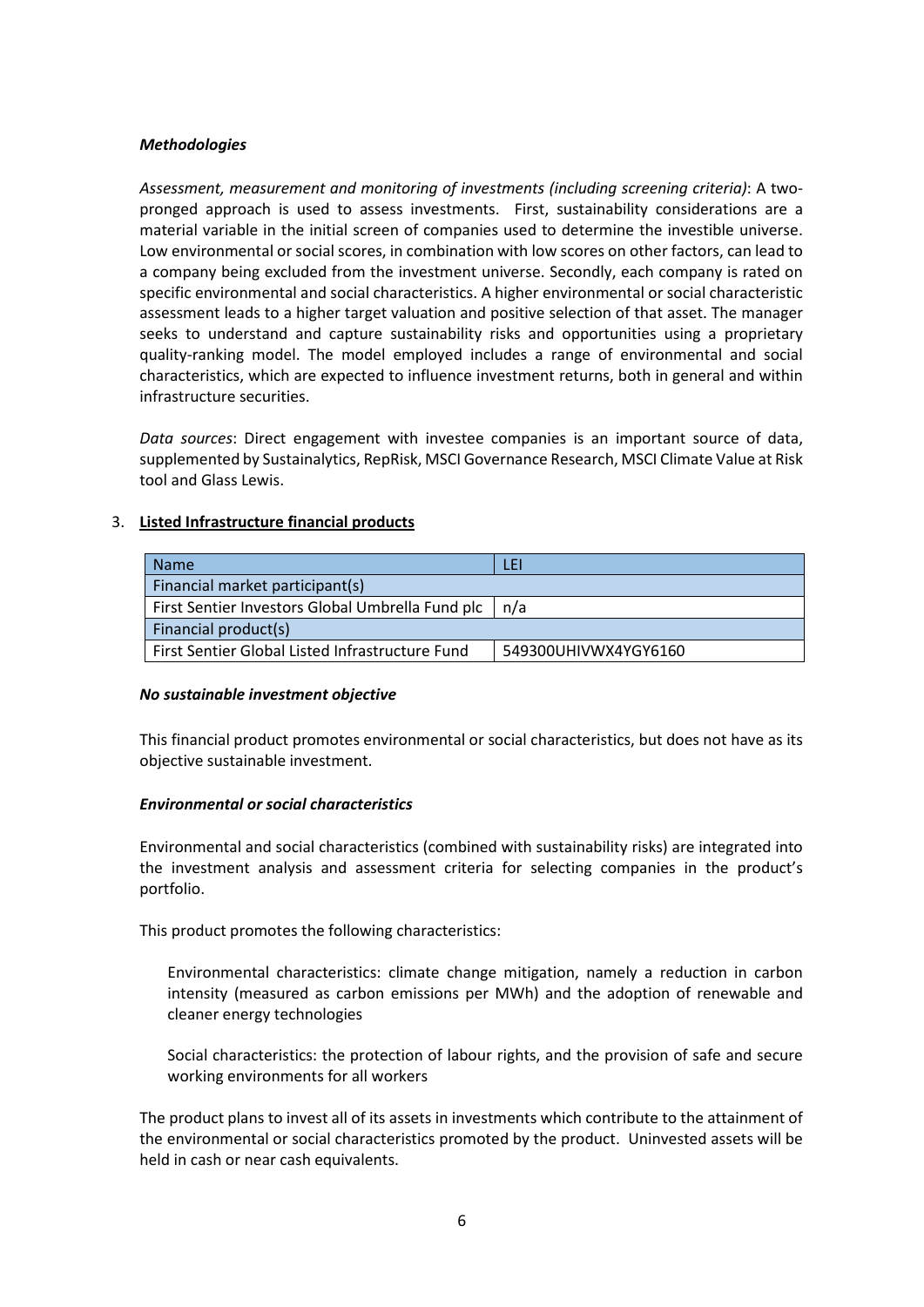### *Indicators*

This product uses the following indicators:

Environmental: For utility companies, demonstrating declining carbon intensity (as measured by tons of carbon emitted per MWh of electricity generated) over rolling five year periods; or carbon intensity at least 25% below the industry average, and

Social: Alignment with the Ten Principles of the UN Global Compact and the OECD Guidelines for Multinational Enterprises.

## *Methodologies*

*Assessment, measurement and monitoring of investments (including screening criteria):* The product is managed using a process that ranks companies by relative quality and value, and that incorporates the consideration of six sustainability criteria. The manager seeks to understand and capture sustainability risks and opportunities using a proprietary quality-ranking model. The model employed includes a range of environmental and social characteristics, which are expected to influence investment returns, both in general and within infrastructure securities.

*Data sources*: Direct engagement with investee companies is an important source of data, supplemented with external services such as Sustainalytics, RepRisk, MSCI Governance Research, MSCI Climate Value at Risk tool and Glass Lewis.

| <b>Name</b>                                       | LEI                  |
|---------------------------------------------------|----------------------|
| Financial market participant(s)                   |                      |
| First Sentier Investors (Ireland) Limited         | 254900UC15SMIDJKJ902 |
| Financial product(s)                              |                      |
| European Diversified Infrastructure Fund FCP-     | 222100D6JJOL25B4TS19 |
| <b>SIF</b>                                        |                      |
| European Diversified Infrastructure German        | 254900PA54CLA6K7QB70 |
| Feeder Fund SCA, SICAV-SIF                        |                      |
| European Diversified Infrastructure Feeder Fund   | 254900VFPT1X8C7COI90 |
| II SCA, SICAV-SIF                                 |                      |
| European Diversified Infrastructure Fund II SCSp  | 222100783YRIP8Y6JD67 |
| EDIF II Feeder Fund S.C.A. RAIF                   | 254900CS64VGI4N25I11 |
| EDIF II FF II S.C.A. RAIF                         | 25490035L65VW68YAD27 |
| European Diversified Infrastructure Fund III SCSp | 25490060JRKFY51QYQ65 |
| EDIF III Feeder Fund SCA SICAV-RAIF               | 254900HZ1LMIKMRAHF77 |

### 4. **European Diversified Infrastructure financial products**

### *No sustainable investment objective*

This financial product promotes environmental or social characteristics, but does not have as its objective sustainable investment.

### *Environmental or social characteristics*

The product promotes environmental and social characteristics and incorporates these into the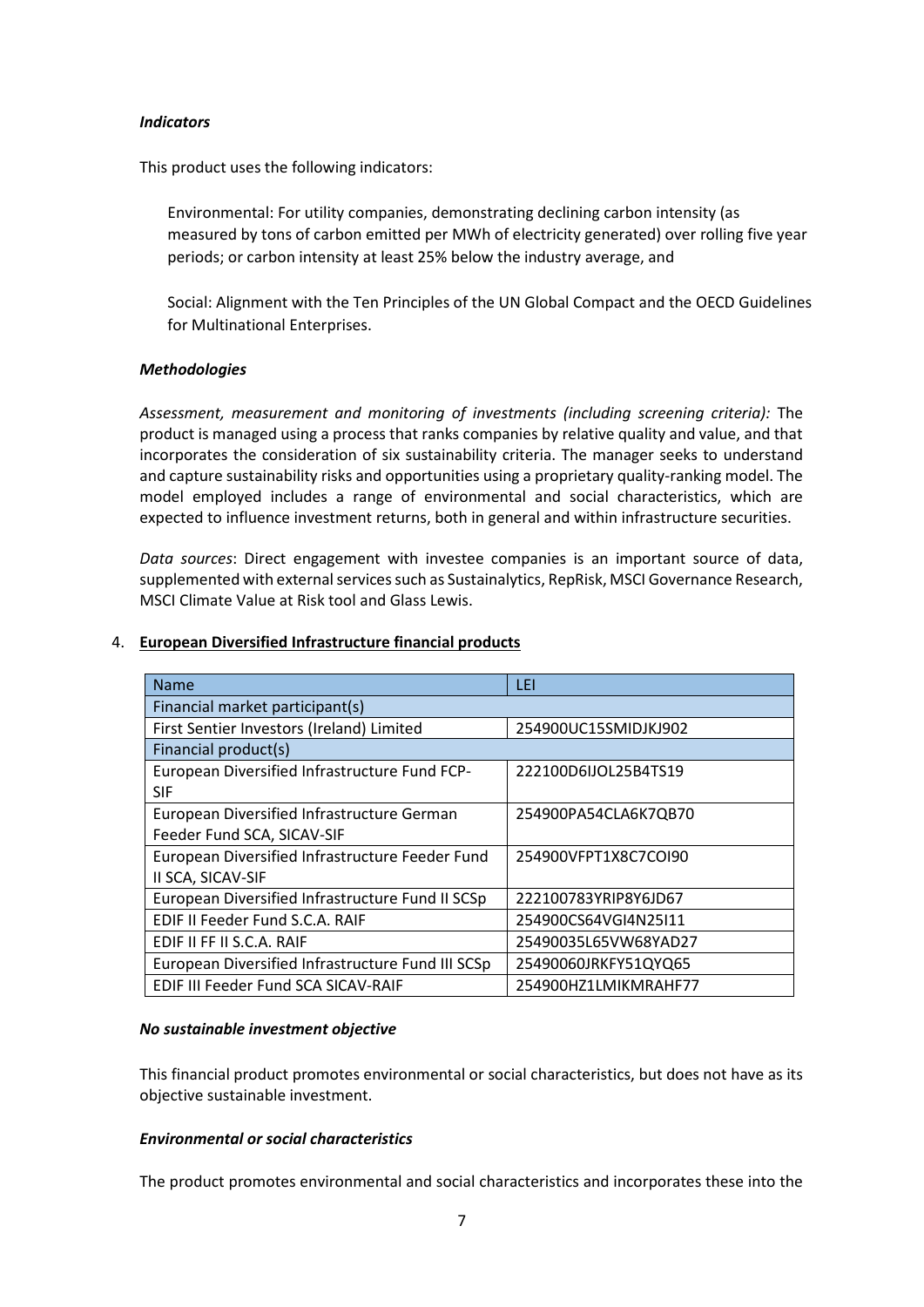investment and asset management process. This includes four minimum standards which apply to all assets in the portfolio:

- 1. Improving health and safety through defining and implementing standardised metrics, setting zero accident targets, and including health and safety performance and culture as part of senior management team incentives where appropriate;
- 2. Reducing CO2 emissions and improving other relevant environmental standards;
- 3. Increasing equality and representation; and
- 4. Encouraging apprenticeship and continuous development.

Good governance constitutes an additional minimum standard for ESG performance which applies to all assets in the portfolio. FSI takes active steps to work with investee companies to improve corporate governance standards through independent board representation, implementing risk management systems and risk registers, adhering to relevant standards or certifications, and carrying out regular employee engagement surveys and customer satisfaction surveys.

(together the "Five Minimum Standards" for ESG performance)

### *Methodologies*

*Assessment, measurement and monitoring of investments (including screening criteria):* Progress against implementation of the Five Minimum Standards is tracked in every portfolio company and a resulting scorecard is reported internally and to investors on a quarterly basis. This quarterly scorecard typically involves a Yes/No/In progress indication of compliance with each of the Minimum Standards, based on discussions with the Board and management team.

In addition, the manager tracks Key Performance Indicators (KPIs) at every asset on an annual basis, covering diversity; Scope 1 and 2 greenhouse gas emissions; and health and safety performance. Additional, asset-specific KPIs may be set for particular companies, depending on the key environmental or social issues facing the business.

Targets and actions to be taken to address sustainability risks are included in 100-day plans and longer-term business plans. Quarterly asset management reviews for each business provide a further opportunity to monitor sustainability risks, with ESG issues covered as a standing agenda item. The manager also takes steps to ensure our portfolio companies comply with all applicable laws and have all required policies and certifications in place.

*Data sources:* Direct engagement with investee companies via board representation and/or workshops with management.

*Sustainability indicators:* Investment teams gather data on the following indicators from all portfolio companies on an annual basis:

- The Accident Frequency Rate ("AFR") per 100,000 hours worked
- Scope 1 and 2 greenhouse gas emissions
- Total employees + % female
- New hires + % female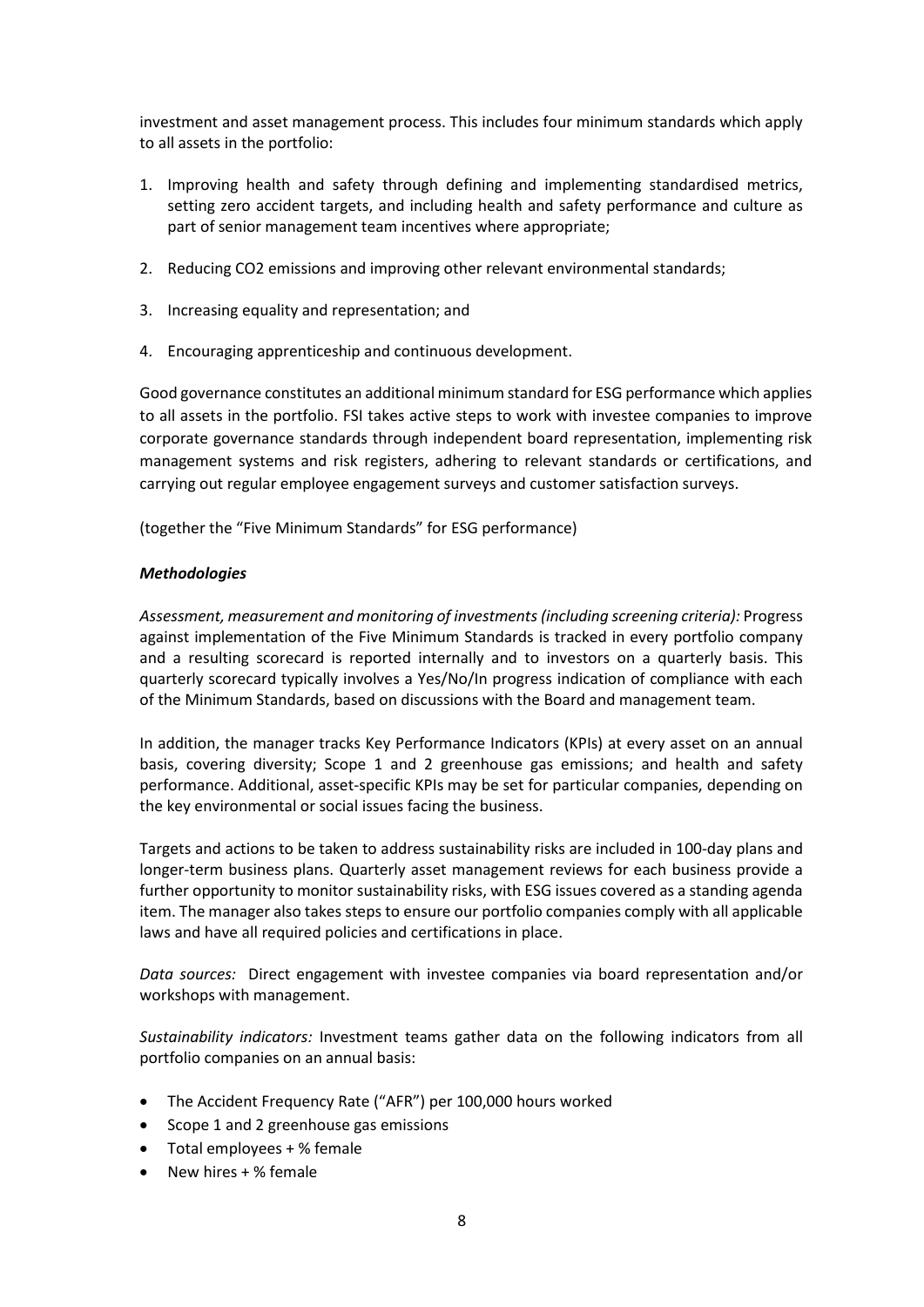- % women in senior management
- % women on Board.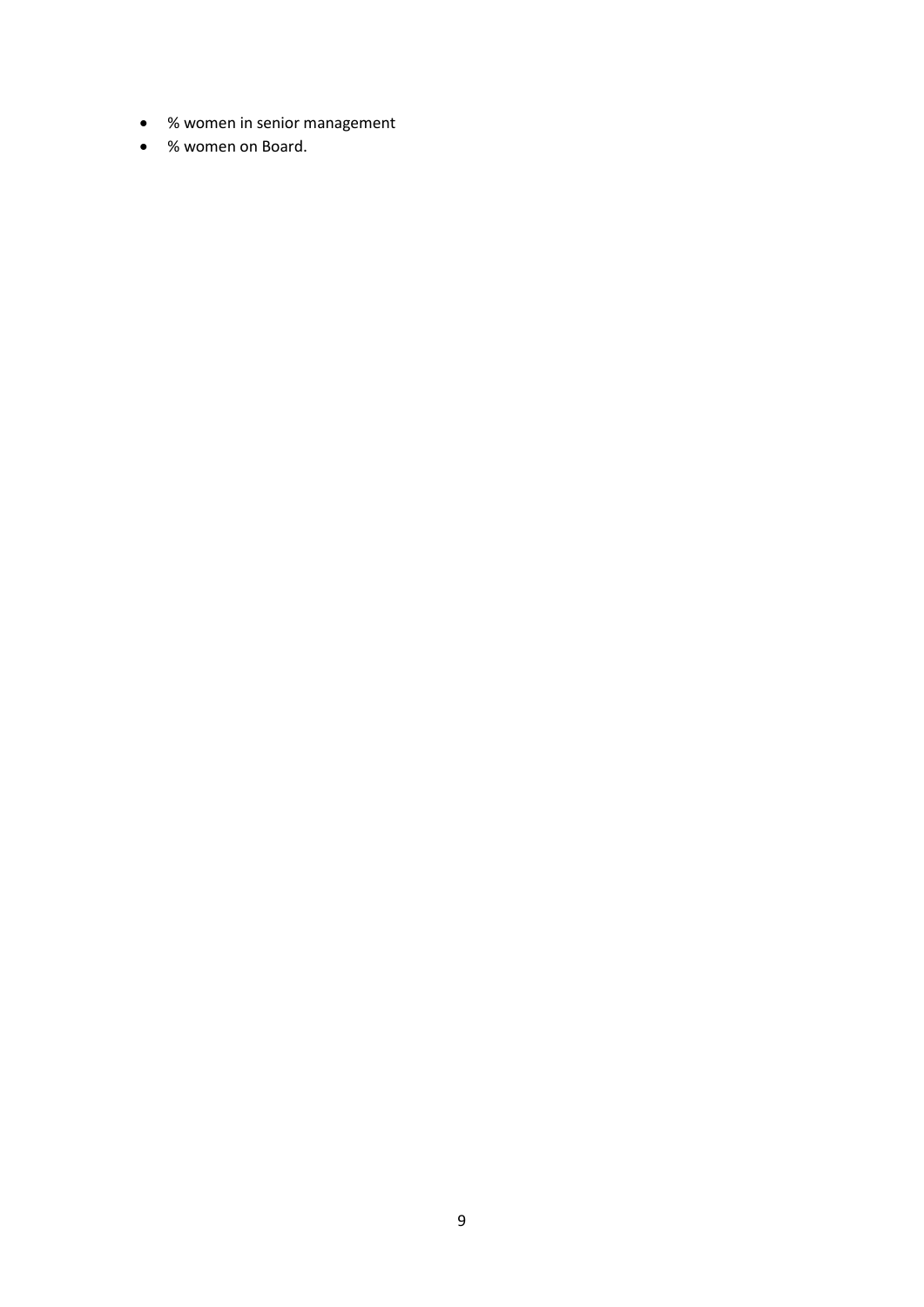# **Schedule 2: disclosures relating to Article 9 financial products pursuant to Article 10 SFDR**

## 1. **Responsible Listed Infrastructure financial products**

| <b>Name</b>                                                             | LEI |
|-------------------------------------------------------------------------|-----|
| Financial market participant(s)                                         |     |
| First Sentier Investors Global Umbrella Fund plc<br>n/a                 |     |
| Financial product(s)                                                    |     |
| First Sentier Responsible Listed Infrastructure<br>549300E7HMFL0HQCAU90 |     |
| Fund                                                                    |     |

## *Sustainable investment objective*

The product seeks to make investments that contribute to positive social and environmental sustainability outcomes (in accordance with its investment objective and policy) as its sustainable investment objective.

## *Methodologies*

*Assessment, measurement and monitoring of investments (including screening criteria)*: The binding methodology uses an active investment process which ranks companies by valuation and quality criteria, including a ranking of sustainability factors. The research and analysis includes examining how companies' management of sustainability issues positively aligns with the UN Sustainable Development Goals. The manager seeks to understand and capture sustainability risks and opportunities using a proprietary quality-ranking model. The model includes a range of sustainability factors, which are expected to influence investment returns, both in general and within infrastructure securities.

*Data sources*: The manager believes the most important source of investment research is generated internally through investment team's experience and regular meetings with senior management of investee companies, other stakeholders including suppliers, competitors, regulators and industry bodies. To supplement the product's internal research, the manager considers the research of sell side ESG analysts on sustainability issues, along with other external services such as Sustainalytics, RepRisk, MSCI Governance Research, MSCI Climate Value at Risk tool and Glass Lewis.

*Sustainability indicators*: The product uses indicators to assess factors including greenhouse gas emissions, energy performance, social and employee data, and human rights and bribery and corruption criteria.

## 2. **Stewart Investors - Sustainable Funds Group - financial products**

| <b>Name</b>                                                                           | LEI                  |
|---------------------------------------------------------------------------------------|----------------------|
| Financial market participant(s)                                                       |                      |
| First Sentier Investors Global Umbrella Fund plc                                      | n/a                  |
| First Sentier Investors International IM Limited <sup>3</sup><br>549300CCC4Z8M05T6N95 |                      |
| Financial product(s)                                                                  |                      |
| Stewart Investors Asia Pacific and Japan                                              | 549300G4DULVSULOBZ21 |
| <b>Sustainability Fund</b>                                                            |                      |

<span id="page-9-0"></span><sup>3</sup> Not subject to SFDR; disclosing for transparency purposes

 $\overline{a}$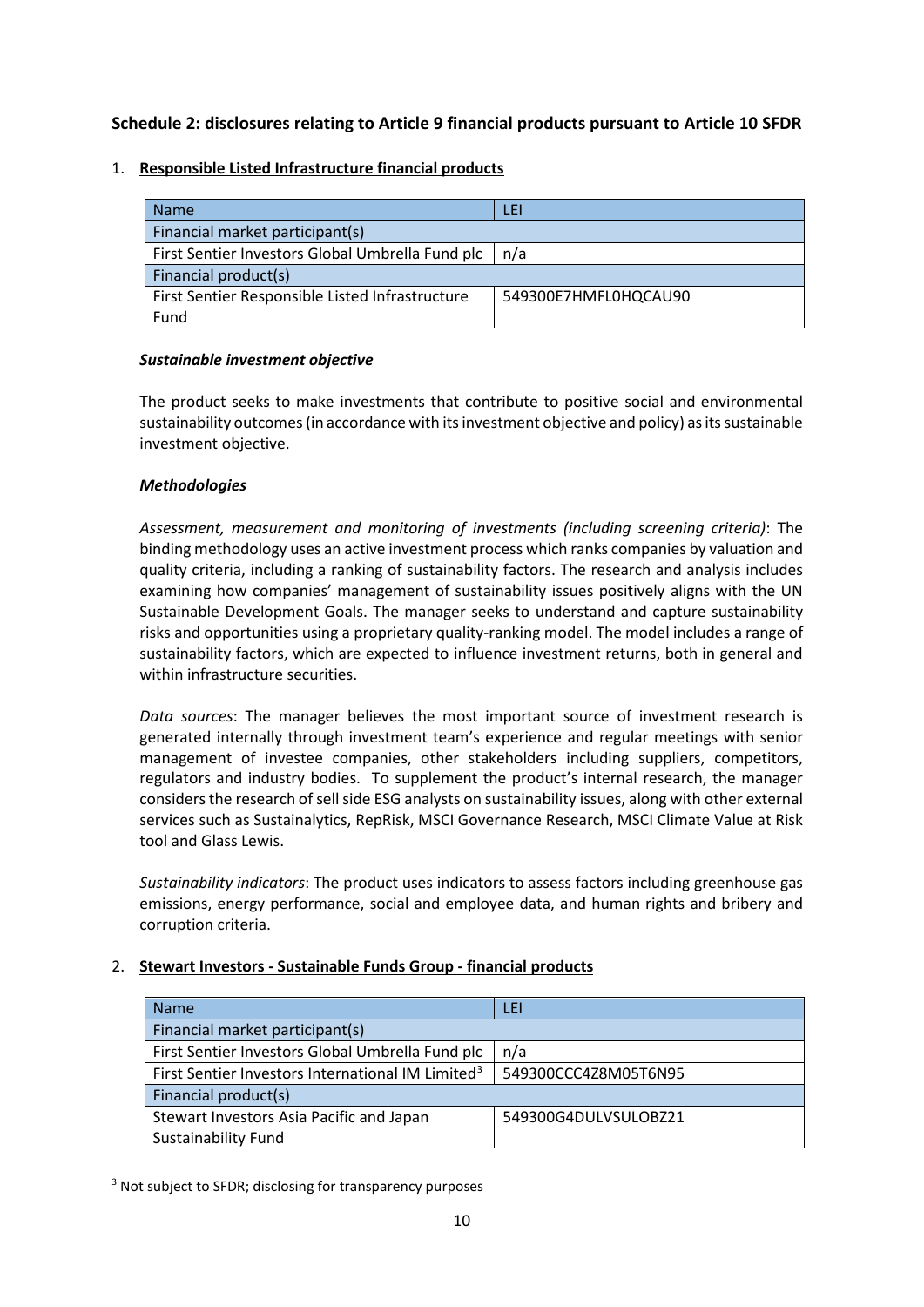| Stewart Investors Asia Pacific Leaders           | 549300VKJEPJT5Q4V960 |
|--------------------------------------------------|----------------------|
| <b>Sustainability Fund</b>                       |                      |
| Stewart Investors Asia Pacific Sustainability    | 549300BZRT184DKU8I49 |
| Fund                                             |                      |
| Stewart Investors European Sustainability Fund   | 254900AC9R2R60MRRP06 |
| <b>Stewart Investors Global Emerging Markets</b> | 254900RVHSO4VFH1ZI59 |
| Leaders Sustainability Fund                      |                      |
| <b>Stewart Investors Global Emerging Markets</b> | 549300V44ENSGLMQBN36 |
| <b>Sustainability Fund</b>                       |                      |
| Stewart Investors Indian Subcontinent            | 549300KV9RVYY1I3UF70 |
| <b>Sustainability Fund</b>                       |                      |
| Stewart Investors Worldwide Leaders              | 5493003C0PDCQZH4VL30 |
| <b>Sustainability Fund</b>                       |                      |
| Stewart Investors Worldwide Sustainability       | 549300CUQ1MDVG6JSB91 |
| Fund                                             |                      |
| Stewart Investors Worldwide Sustainability       | n/a                  |
| investment strategy                              |                      |
| Stewart Investors Asia Pacific Sustainability    | n/a                  |
| investment strategy                              |                      |

#### *Sustainable investment objectives*

The products seek to achieve long-term capital appreciation by investing in companies which both contribute to and benefit from sustainable development, achieving positive social and environmental sustainable outcomes.

### *Methodologies*

*Assessment, measurement and monitoring of investments (including screening criteria):* The binding elements of the investment strategy are an exclusive focus on companies that contribute to and benefit from sustainable development; a research-driven, fundamental, bottom-up approach to the selection and ongoing analysis of investments; a focus on the quality and sustainability attributes of every company; a focus on company stewardship and sound governance; a long-term investment horizon; and a commitment to engagement in order to address sustainability concerns and issues.

*Data sources*: The manager has a commitment to engage with each company's management team to address sustainability concerns, issues and risks. Alongside desk research, conversations and meetings take place with company owners, leaders and independent directors in order to build conviction in investee companies' governance practices. Bespoke and independent research is commissioned on sustainability topics. Analysis performed by third party data providers, such as Sustainalytics, RepRisk and Glass Lewis, is used to assess and monitor whether investee companies comply with standards around governance best practice, global norms and controversies, and to gauge whether companies meet expectations in relation to governance. The manager reviews each and every investment. The reviews include assessments, where relevant, to environmental indicators, social indicators, and other topics such as leverage, safety, employee engagement, harmful or controversial products and services, and unethical conduct.

*Sustainability indicators*: The products only invest in companies that are sustainable investments which contribute to a social and/or environmental objective. The contribution of each product's investments to the social and environmental objectives are assessed by reference to two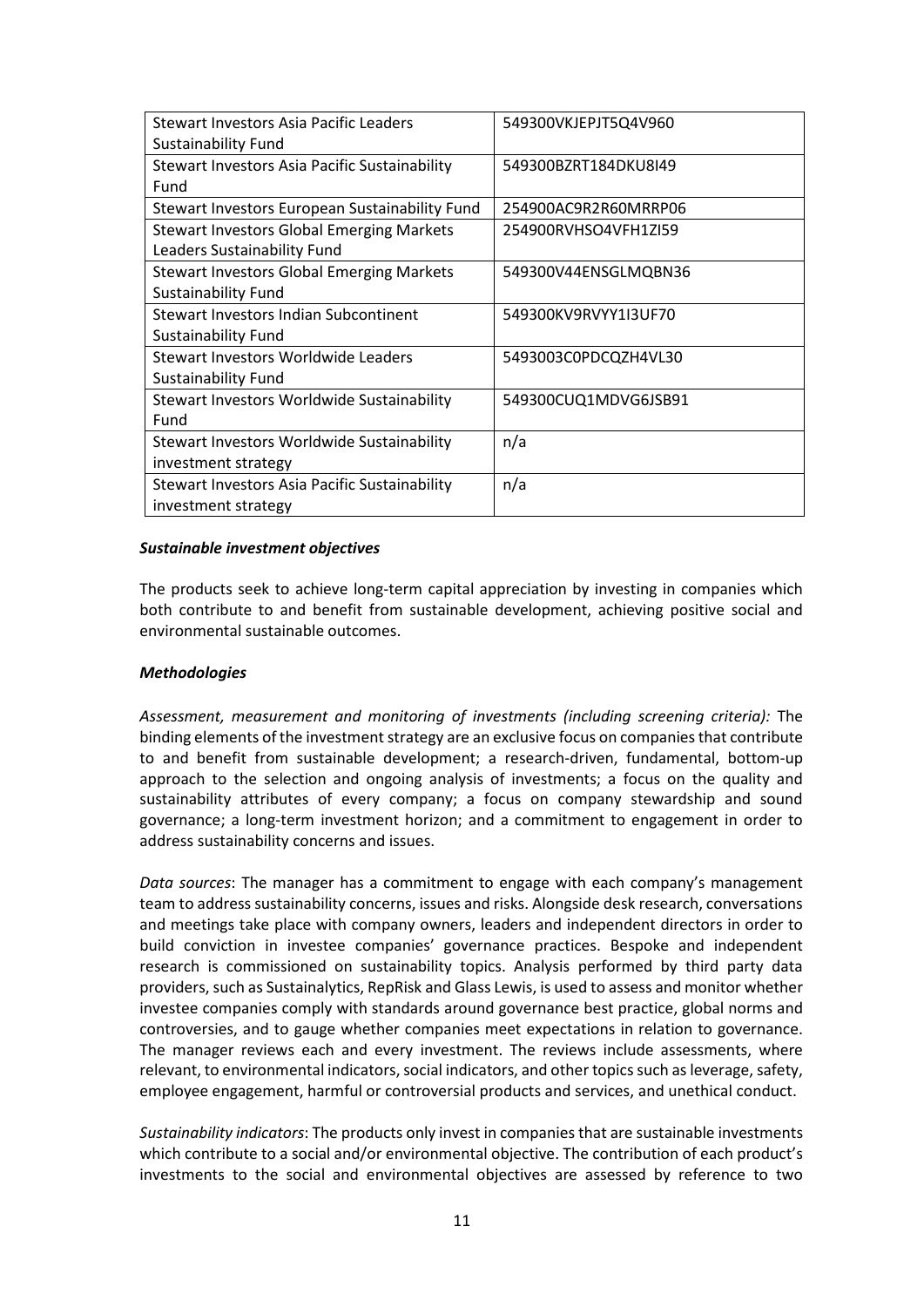framework indicators – the manager's human development pillars and Project Drawdown climate change solutions.

(a) Human development pillars

The manager has determined 10 broad pillars which they believe encapsulate the essence of human development and which can be mapped to companies. Each investee company must be contributing in a tangible way to at least one of the following pillars:

- Nutrition
- Healthcare and hygiene
- Water and sanitation
- Energy
- Housing
- **Employment**
- **Finance**
- Standard of living
- **Education**
- Information

### (b) Climate change solutions

Project Drawdown is a non-profit organisation, founded in 2014, which has mapped, measured and modelled over 80 different solutions to global warming, with the ultimate goal of reaching drawdown – i.e. the point in the future when emissions stop increasing and start to steadily decrease. Each product investment is mapped by the manager against the c.80 solutions (which are captured in eight broader solutions of Buildings, Circular economy / industry, Conservation / restoration, Energy, Food system, Human development, Transport and Water). The manager's focus is on whether the companies themselves are making a meaningful contribution and will have meaningful involvement with the delivery of any of those solutions. Where the companies in which the product invest do contribute to any of the solutions, they will be involved in making products and delivering services directly, by enabling/supporting those solutions, or indirectly.

These frameworks, alongside the manager's own bottom-up analysis, lean on measurable and reportable outcomes as evidence for determining a company's meaningful contribution to sustainable development.

### Meaningful company contribution:

1. Demonstrates a clear link to the underlying issue and solution, including whether the contribution is direct, enabling/supporting or indirect.

2. Is relevant for the company either as a revenue/growth driver, as strategic initiatives backed by research and development or capital expenditure, or a function of strong culture or behaviours and 'how they do things' e.g. for equality and diversity.

3. Recognises negative impacts from the company, including contradictions and risks of perverse outcomes.